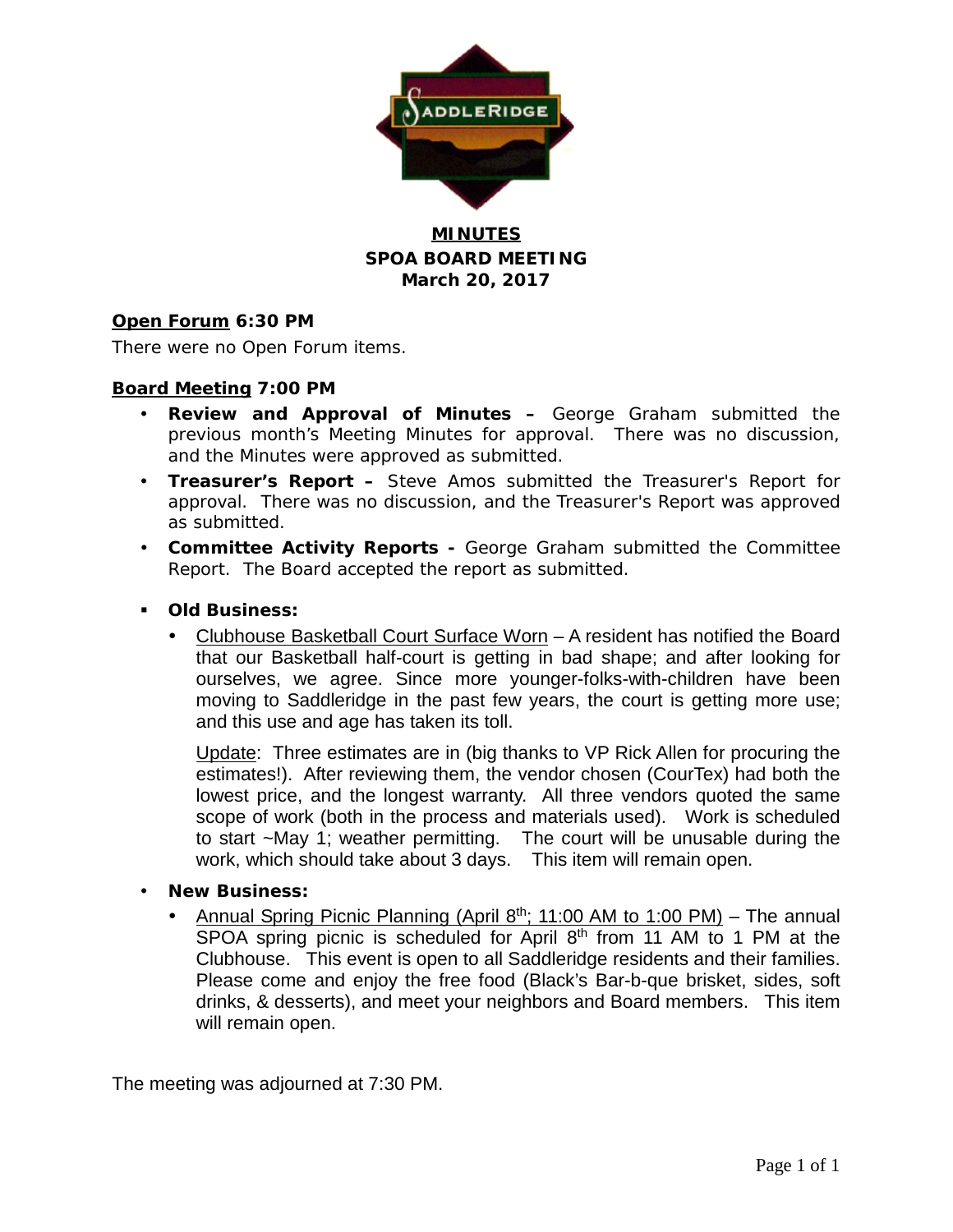#### **4:05 PM 03/03/17 Cash Basis**

# **Saddleridge Property Owners Association Profit & Loss Budget vs. Actual**

 **January through February 2017**

|                                            | Jan - Feb 17 | <b>Budget</b> |
|--------------------------------------------|--------------|---------------|
| <b>Ordinary Income/Expense</b>             |              |               |
| <b>Income</b>                              |              |               |
| <b>Clubhouse Usage Fee</b>                 | 50.00        | 100.00        |
| <b>HOA Dues Collected</b>                  | 6,520.00     | 193.44        |
| <b>Interest Assessed Fees</b>              | 2.88         | 28.39         |
| <b>Interest Income</b>                     | 25.68        | 25.08         |
| <b>Resale Cert. Fee</b>                    | 200.00       | 150.00        |
| <b>Transfer Fees</b>                       | 100.00       | 100.00        |
| <b>Total Income</b>                        | 6,898.56     | 596.91        |
| <b>Expense</b>                             |              |               |
| <b>Accounting</b>                          |              |               |
| <b>Accounting-Bookkeeper</b>               | 175.00       | 350.00        |
| <b>Total Accounting</b>                    | 175.00       | 350.00        |
| <b>Annual Septic Contract</b>              | 0.00         | 0.00          |
| <b>Bank Charges</b>                        |              |               |
| <b>Safe Deposit Box</b>                    | 40.00        | 40.00         |
| <b>Total Bank Charges</b>                  | 40.00        | 40.00         |
| <b>Clubhouse Expenses</b>                  |              |               |
| Cleaning                                   | 0.00         | 100.00        |
| <b>Insurance</b>                           | 0.00         | 0.00          |
| Misc                                       | 0.00         | 0.00          |
| <b>Pest Control</b>                        | 102.84       | 102.84        |
| <b>Plumbing Repairs</b>                    | 45.21        |               |
| <b>Repairs</b>                             | 0.00         | 500.00        |
| <b>Trash</b>                               | 102.68       | 80.74         |
| <b>Total Clubhouse Expenses</b>            | 250.73       | 783.58        |
| <b>Dues Refund</b>                         | 0.00         | 96.00         |
| <b>Food for Saddleridge Meetings</b>       |              |               |
| <b>Food for Annual BBQ</b>                 | 0.00         | 0.00          |
| Food for Saddleridge Meetings - Other      | 0.00         | 0.00          |
| <b>Total Food for Saddleridge Meetings</b> | 0.00         | 0.00          |
| <b>Insurance-HOA Liability</b>             | 0.00         | 0.00          |
| Insurance, D&O                             | 0.00         | 0.00          |
| <b>Lawn Maintenance</b>                    | 162.38       | 324.76        |
| <b>Legal-Attorney Fees</b>                 | 0.00         | 0.00          |
| <b>Mailings</b>                            | 0.00         | 49.00         |
| <b>Miscellaneous</b>                       |              |               |
| <b>Website Domain</b>                      | 0.00         | 0.00          |
| <b>Website Hosting Fee</b>                 | 0.00         | 0.00          |
| <b>Total Miscellaneous</b>                 | 0.00         | 0.00          |
| <b>PEC Electricity</b>                     | 276.07       | 455.81        |
| <b>Reconciliation Discrepancies</b>        | 0.00         | 0.00          |
| Taxes                                      | 2,033.22     | 1,928.74      |
| <b>Total Expense</b>                       | 2,937.40     | 4,027.89      |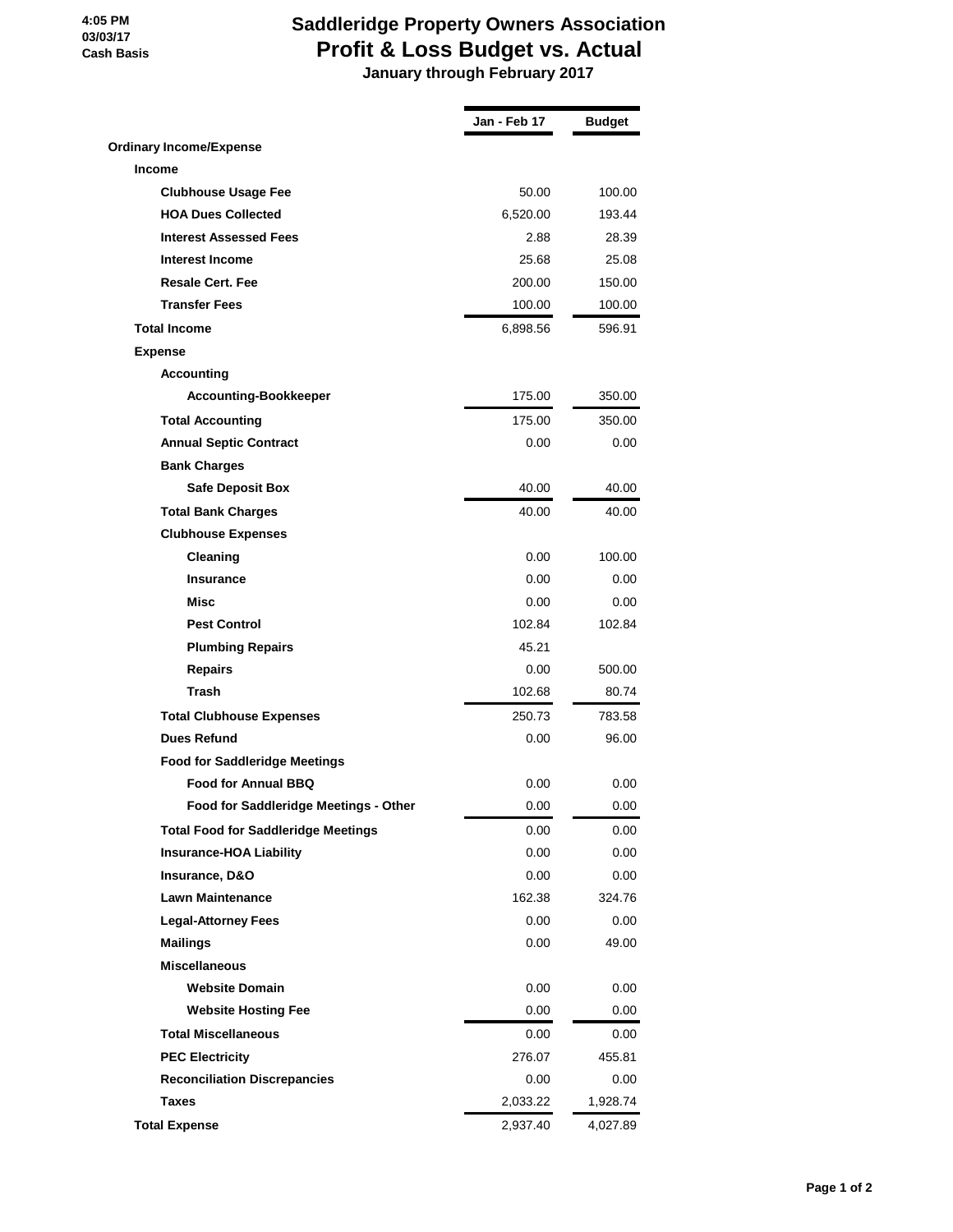**4:05 PM 03/03/17 Cash Basis**

# **Saddleridge Property Owners Association Profit & Loss Budget vs. Actual**

 **January through February 2017**

|                            | <b>Jan - Feb 17</b> | <b>Budget</b> |
|----------------------------|---------------------|---------------|
| <b>Net Ordinary Income</b> | 3.961.16            | $-3.430.98$   |
| Net Income                 | 3.961.16            | $-3.430.98$   |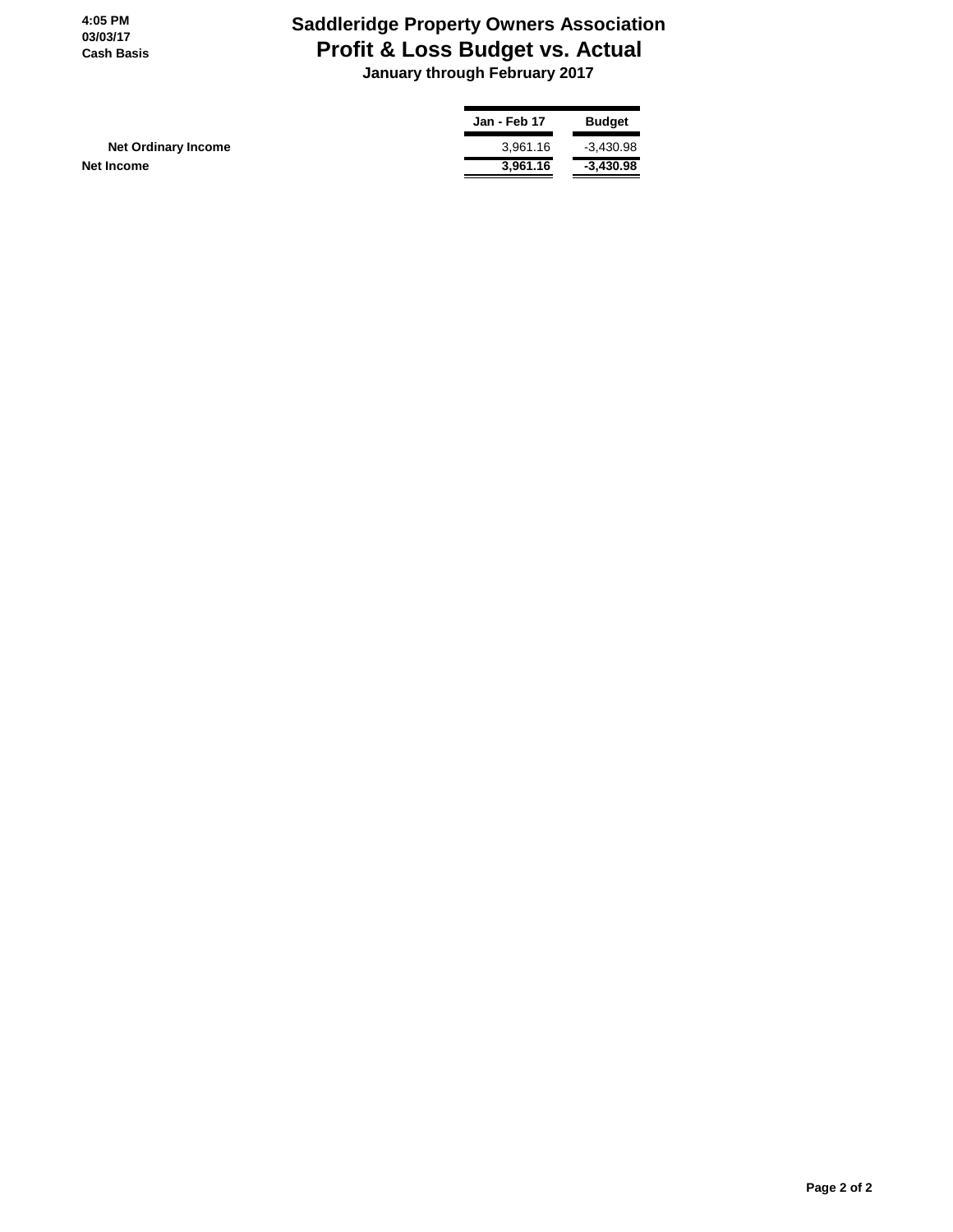**03/03/17 Cash Basis**

# **SPOA Balance Sheet As of February 28, 2017**

|                                       | Feb 28, 17 | Feb 29, 16 | \$ Change   |
|---------------------------------------|------------|------------|-------------|
| <b>ASSETS</b>                         |            |            |             |
| <b>Current Assets</b>                 |            |            |             |
| <b>Checking/Savings</b>               |            |            |             |
| Ozona CD #305501                      | 25,351.87  | 25,301.08  | 50.79       |
| Ozona CD #305552                      | 25,331.11  | 25,280.35  | 50.76       |
| <b>Ozona Checking</b>                 | 22,567.22  | 25,413.31  | $-2,846.09$ |
| <b>Ozona Money Market</b>             | 41,556.90  | 41,515.36  | 41.54       |
| <b>Total Checking/Savings</b>         | 114,807.10 | 117,510.10 | $-2,703.00$ |
| <b>Accounts Receivable</b>            |            |            |             |
| <b>Accounts Receivable</b>            | $-196.00$  | $-200.00$  | 4.00        |
| <b>Total Accounts Receivable</b>      | $-196.00$  | $-200.00$  | 4.00        |
| <b>Total Current Assets</b>           | 114,611.10 | 117,310.10 | $-2,699.00$ |
| <b>Other Assets</b>                   |            |            |             |
| <b>Saddleridge Property</b>           | 80,500.00  | 80,500.00  | 0.00        |
| <b>Total Other Assets</b>             | 80,500.00  | 80,500.00  | 0.00        |
| <b>TOTAL ASSETS</b>                   | 195,111.10 | 197,810.10 | $-2,699.00$ |
| <b>LIABILITIES &amp; EQUITY</b>       |            |            |             |
| <b>Equity</b>                         |            |            |             |
| <b>Opening Balance Equity</b>         | 110,823.40 | 110,823.40 | 0.00        |
| <b>Retained Earnings</b>              | 80,326.54  | 79,463.24  | 863.30      |
| <b>Net Income</b>                     | 3,961.16   | 7,523.46   | $-3,562.30$ |
| <b>Total Equity</b>                   | 195,111.10 | 197,810.10 | $-2,699.00$ |
| <b>TOTAL LIABILITIES &amp; EQUITY</b> | 195,111.10 | 197,810.10 | $-2,699.00$ |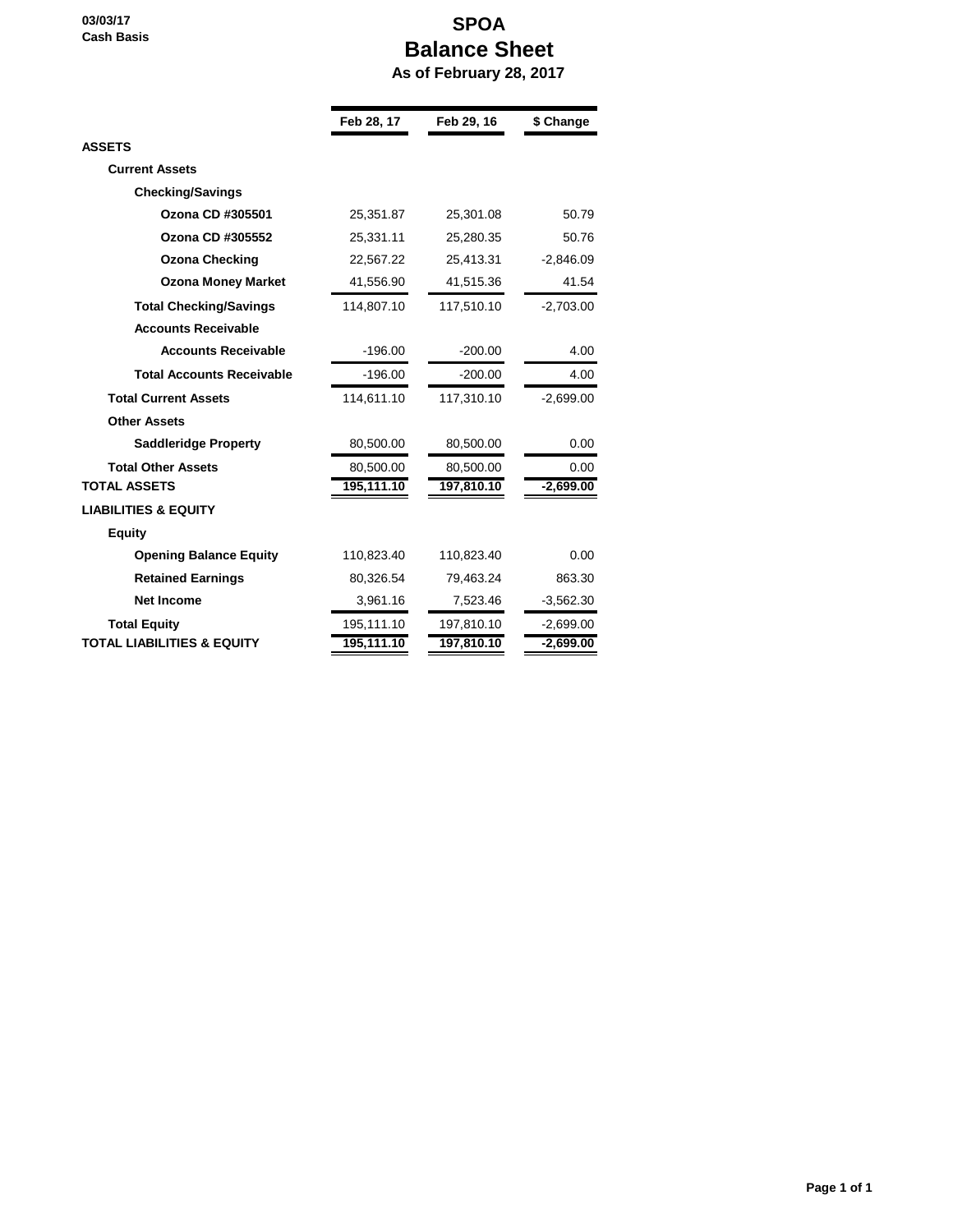

#### **COMMITTEE ACTIVITY REPORT**

#### **Date: March 2017**

#### **Architectural Committee**

**Chairperson:** Rick Cardenas 847-7363

Approval of Moore's, 311 Arrowhead Pass, boat shed on their adjoining Lot 160.

Approval of Parent's Residence, Barn (behind main residence) and Fence at 671 Saddleridge.

Non-approval of the Parent's 2 horse shelters and tool shed in front of main residence at 671 Saddleridge. We recommended they apply for a variance after main residence is completed with written approval from 2 adjoining neighbors and indicating a location on property so they cannot be seen from the road.

Approval of Klapuch's Playhouse at 500 Saddleridge.

Approval of Peregoy's Metal Building Extension for Covered Parking at 311 Mission Trail.

The Moles took down the construction sign as requested at 695 Saddleridge. They completed the mailbox pillar and entrance gate. Looks great.

Progress is being made on the fence at 201 Mission Trail.

#### **Maintenance Committee**

# **Chairperson:** Bo Garrett 512-496-8358

The roadbed in the middle of the Mission Trl. cul-de-sac is buckling and coming apart. Hays County Transportation has been notified.

The City of Wimberley has completed their planned pothole repairs in Section 1.

#### **Landscape / Firewise Committee**

| Chairperson: |  | John Savage 432-352-5031 |
|--------------|--|--------------------------|
|--------------|--|--------------------------|

Weed & Feed has been applied to the front entrance grounds. Entrance routine bed maintenance is ongoing.

#### **Clubhouse Committee**

**Chairperson:** Linda Rivera 512-757-2205

Did not report.

#### **Neighborhood Watch Committee**

**Chairperson:** Sheryl Martin 559-779-5510

Linda Moore has filled the open position of Block Captain for Block 3. Thanks Linda!!

#### **Website Committee**

Nothing to report.